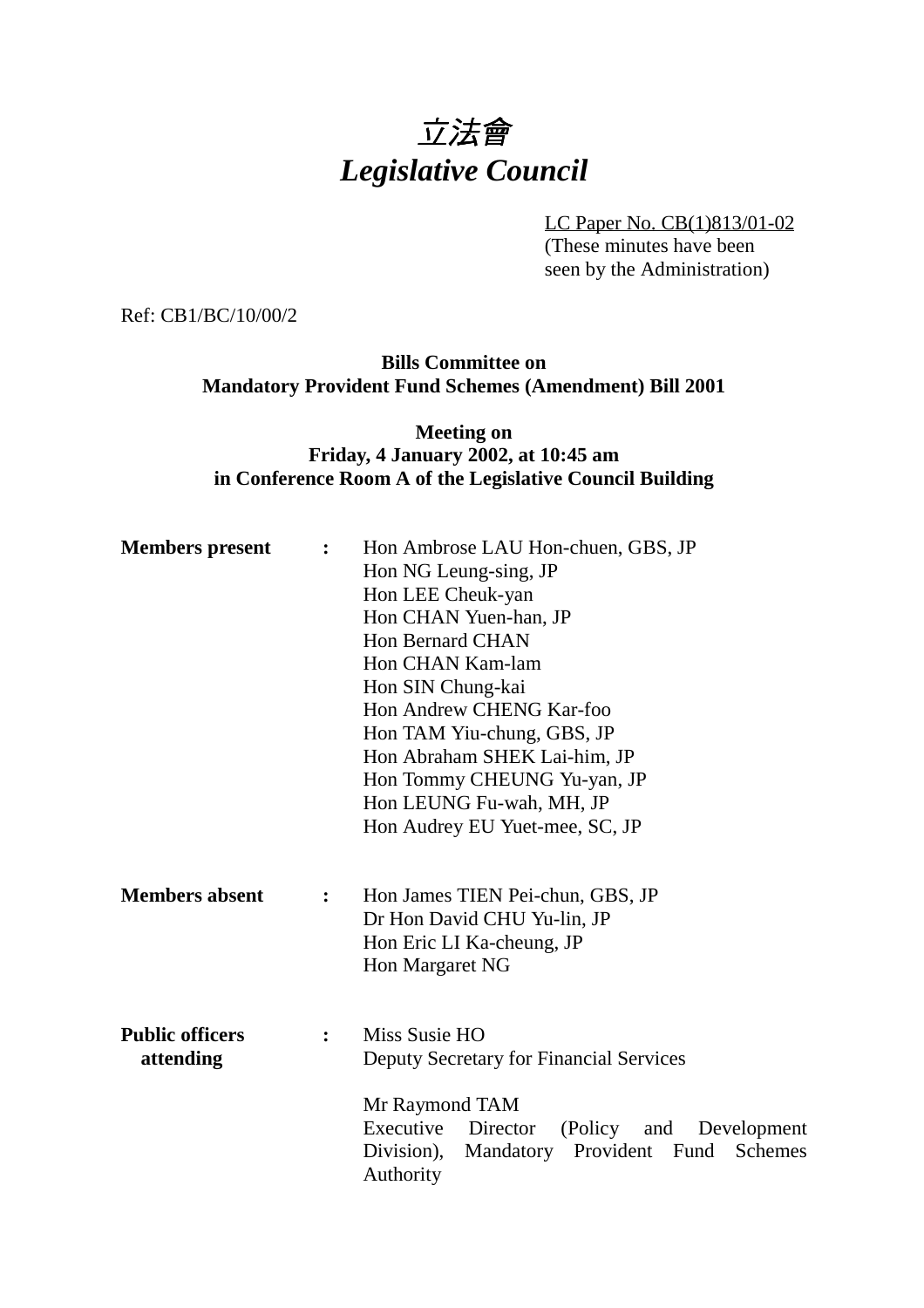|                              | Mr Geoffrey FOX<br>Senior Assistant Law Draftsman      |
|------------------------------|--------------------------------------------------------|
|                              | Ms Lonnie NG<br><b>Senior Government Counsel</b>       |
| <b>Clerk in attendance :</b> | Miss Polly YEUNG<br>Chief Assistant Secretary (1)3     |
| <b>Staff in attendance</b>   | : Miss Connie FUNG<br><b>Assistant Legal Adviser 3</b> |
|                              | Miss Yvonne YU<br>Senior Assistant Secretary (1)4      |

# **I Confirmation of minutes of meeting**

(LC Paper No. CB(1)674/01-02 - Minutes of meeting held on 10 December 2001)

The minutes of meeting held on 10 December 2001 were confirmed.

### **II Meeting with the Administration**

|                                   | $(LC$ Paper No. $CB(1)686/01-02(01)$ - The Administration's response to<br>issues arising from the Bills   |
|-----------------------------------|------------------------------------------------------------------------------------------------------------|
| LC Paper No. $CB(1)686/01-01(02)$ | Committee meeting on 10.12.2001<br>- Draft Committee Stage Amendments<br>(CSAs) to the Mandatory Provident |
|                                   | Fund Schemes (Amendment) Bill<br>2001                                                                      |
| LC Paper No. $CB(1)708/01-02(01)$ | - A marked-up table prepared by the<br>Legal Service Division setting out                                  |
|                                   | the relevant existing provisions of<br>the Mandatory Provident Fund                                        |
|                                   | Schemes Ordinance (Cap. 485),<br>amendments proposed by the                                                |
|                                   | <b>Mandatory Provident Fund Schemes</b><br>(Amendment) Bill 2001 and CSAs                                  |
|                                   | proposed by the Administration to<br>relevant provisions in the Bill                                       |

2. The Committee deliberated (Index of proceedings attached at **Annex A**).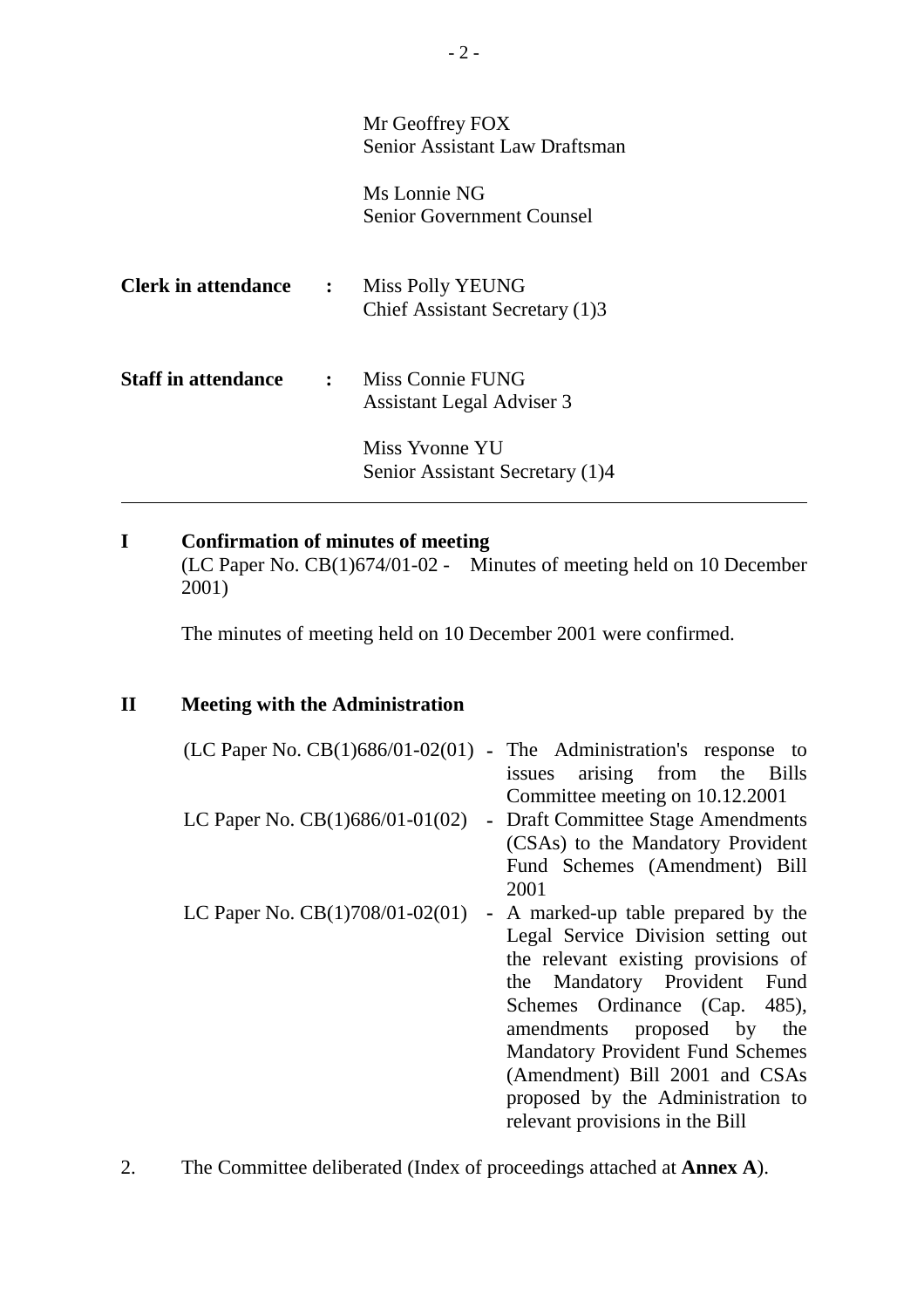3. The Administration undertook to take the following actions to facilitate the work of the Committee, and agreed to consider other concerns raised at the meeting:

Proposed section 6QA of the Mandatory Provident Fund Schemes Ordinance (MPFSO)

- (a) Members disagreed with the Administration's stance that the scope of borrowing of the Mandatory Provident Fund Schemes Authority (MPFA) should not be restricted to overdraft only. As MPFA had already been given a capital of \$5 billion upon its inception to cater for its working capital needs, they queried the need to empower MPFA to borrow money for purposes which had not been specified in the legislation. They did not fully subscribe to the Administration's explanation that other statutory bodies also had similar powers as these bodies might not have been granted a start-up capital as in the case of MPFA.
- (b) Members were concerned that MPFA might make use of the provision to participate in high-risk speculative activities, and therefore suggested that the proposed powers should be circumscribed, such as by limiting the duration and nature of banking facilities to temporary/short-term "bridging facilities". The Administration agreed to consider members' suggestions to review the drafting of this provision to the effect that such power would be restricted to obtaining temporary or short term banking facilities to provide for unforeseeable circumstances, and not for long term needs.

#### CSA to proposed section 2(1) of MPFSO

(c) On the drafting aspect , Hon Audrey EU commented that the definition of "company" was too complicated. She asked whether it was feasible to streamline the definition of "company" to the effect that the definition of "an oversea company" (namely, "a company to which Part XI of the Companies Ordinance (Cap. 32) applies") would be included under the definition of "company". As such, no separate definition for "oversea company" would be required. As suggested by the Chairman, the Administration would study the matter with Hon Audrey EU after the meeting.

#### Other concerns

- (d) During the discussion of the proposed section  $7C(6)(b)$  of MPFSO, Hon CHAN Yuen-han was concerned that as a result of the economic downturn, there was concern in the community as to whether the statutory retirement age of 65 for self-employed persons was still appropriate. In response to her call for review, the Administration said that the matter would be examined in a separate context.
- (e) During the discussion of the CSA to proposed section 78 of the Mandatory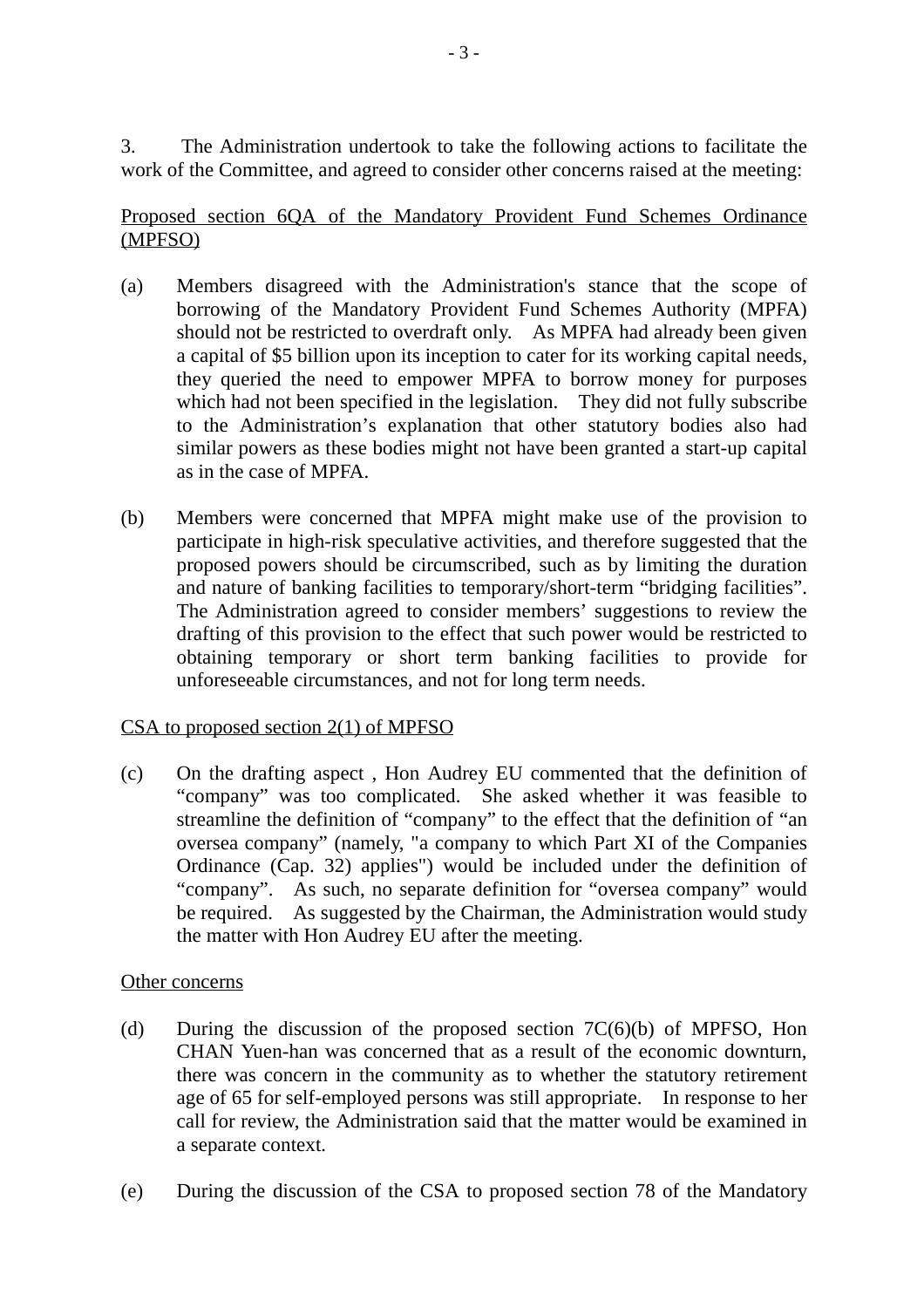Provident Fund Schemes (General) Regulation (the Regulation), Hon CHAN Kam-lam was concerned that under the existing statutory requirements, each scheme member would have many accounts, especially when the scheme member changed jobs frequently. In the long term, he requested the Administration to examine the feasibility of consolidating separate accounts for each scheme member upon changes in employment. The Chairman suggested that the issue could be raised at the LegCo Panel on Financial Affairs, if members so wished.

4. The Chairman asked and members present at the meeting did not indicate that they would propose any CSAs to the Bill at this stage.

5. The Committee agreed to wait for the Administration's written response to the issues raised at the meeting before deciding whether it was necessary to hold another meeting to continue discussion with the Administration.

#### **III Any other business**

6. There being no other business, the meeting ended at 12:00 noon.

Legislative Council Secretariat 15 January 2002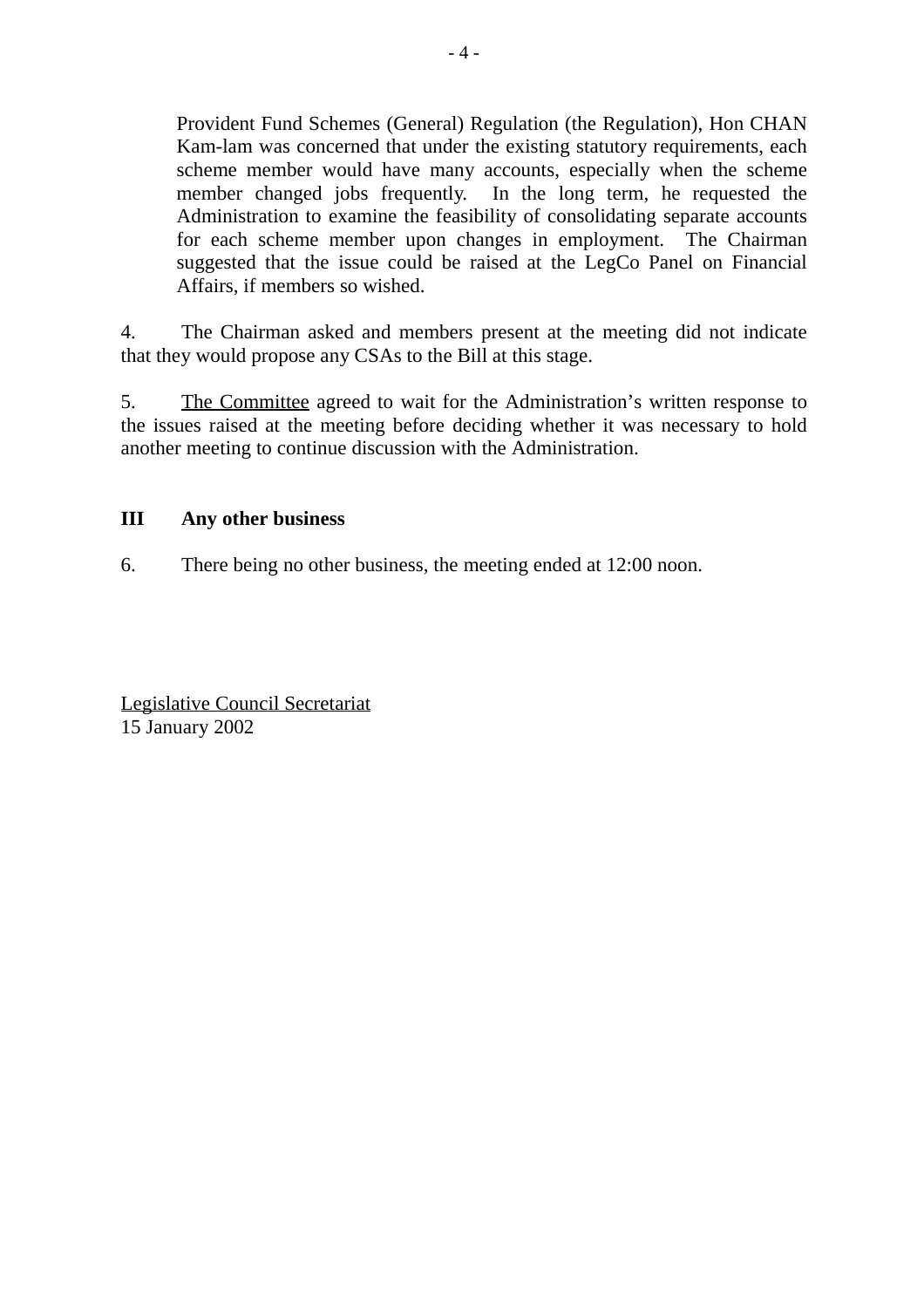#### **Annex A**

# **Proceedings of the meeting of the Bills Committee on Mandatory Provident Fund Schemes (Amendment) Bill 2001**

# **on Friday, 4 January 2002, at 10:45 am in Conference Room A of the Legislative Council Building**

| <b>Time</b>                  | <b>Speaker</b>                                     | Subject(s)                               | <b>Action</b> |
|------------------------------|----------------------------------------------------|------------------------------------------|---------------|
|                              |                                                    |                                          | required      |
|                              | Agenda Item I - Confirmation of minutes of meeting |                                          |               |
| 000112-000233 Chairman       |                                                    | Confirmation of minutes of meeting       |               |
|                              |                                                    | held on 10 December 2001;                |               |
|                              |                                                    | Opening remarks                          |               |
|                              | Agenda Item II - Meeting with the Administration   |                                          |               |
| 000234-000359 Chairman       |                                                    | LC Paper No. CB(1)686/01-02(01)          |               |
|                              |                                                    | Clause 2(ii) - The Administration's      |               |
|                              |                                                    | proposal on amending the definition      |               |
|                              |                                                    | of "company", and whether the term       |               |
|                              |                                                    | "corporation" was defined in the         |               |
|                              |                                                    | <b>Companies Ordinance</b>               |               |
| 000400-000449   Ms Audrey EU |                                                    | Request for further clarification on the |               |
|                              |                                                    | rationale for the proposed amendment     |               |
|                              |                                                    | to the definition of "company"           |               |
| 000450-000507 Chairman       |                                                    | ditto<br>$\overline{\phantom{a}}$        |               |
| 000508-000823                | <b>MPFA</b>                                        | $ditto -$                                |               |
| 000824-000836 Ms Audrey EU   |                                                    | ditto -                                  |               |
| 000837-000847 Chairman       |                                                    | Request for clarification from ALA3      |               |
|                              |                                                    | on the definition of "company"           |               |
| 000848-001043 ALA3           |                                                    | ditto                                    |               |
| 001044-001106  Ms Audrey EU  |                                                    | ditto                                    |               |
| 001107-001200 Chairman       |                                                    | Clauses 5, $7(b)$ and 19 - The           |               |
|                              |                                                    | Administration's proposal of adding      |               |
|                              |                                                    | the "beginning of" before "the date",    |               |
|                              |                                                    | whether<br>it<br>would<br>have<br>and    |               |
|                              |                                                    | implications on other financial related  |               |
|                              |                                                    | ordinances                               |               |
| 001201-001239 Chairman       |                                                    | Clause 4 - Mandatory Provident Fund      |               |
|                              |                                                    | Schemes Authority (MPFA)'s power         |               |
|                              |                                                    | to borrow                                |               |
| 001240-001305 Chairman       |                                                    | $10(d)$ and $11(d)$ -<br>The<br>Clauses  |               |
|                              |                                                    | Administration's proposal to<br>limit    |               |
|                              |                                                    | MPFA's power to impose/amend             |               |
|                              |                                                    | conditions on marketing of the scheme    |               |
|                              |                                                    | to ambit of the guidelines issued by     |               |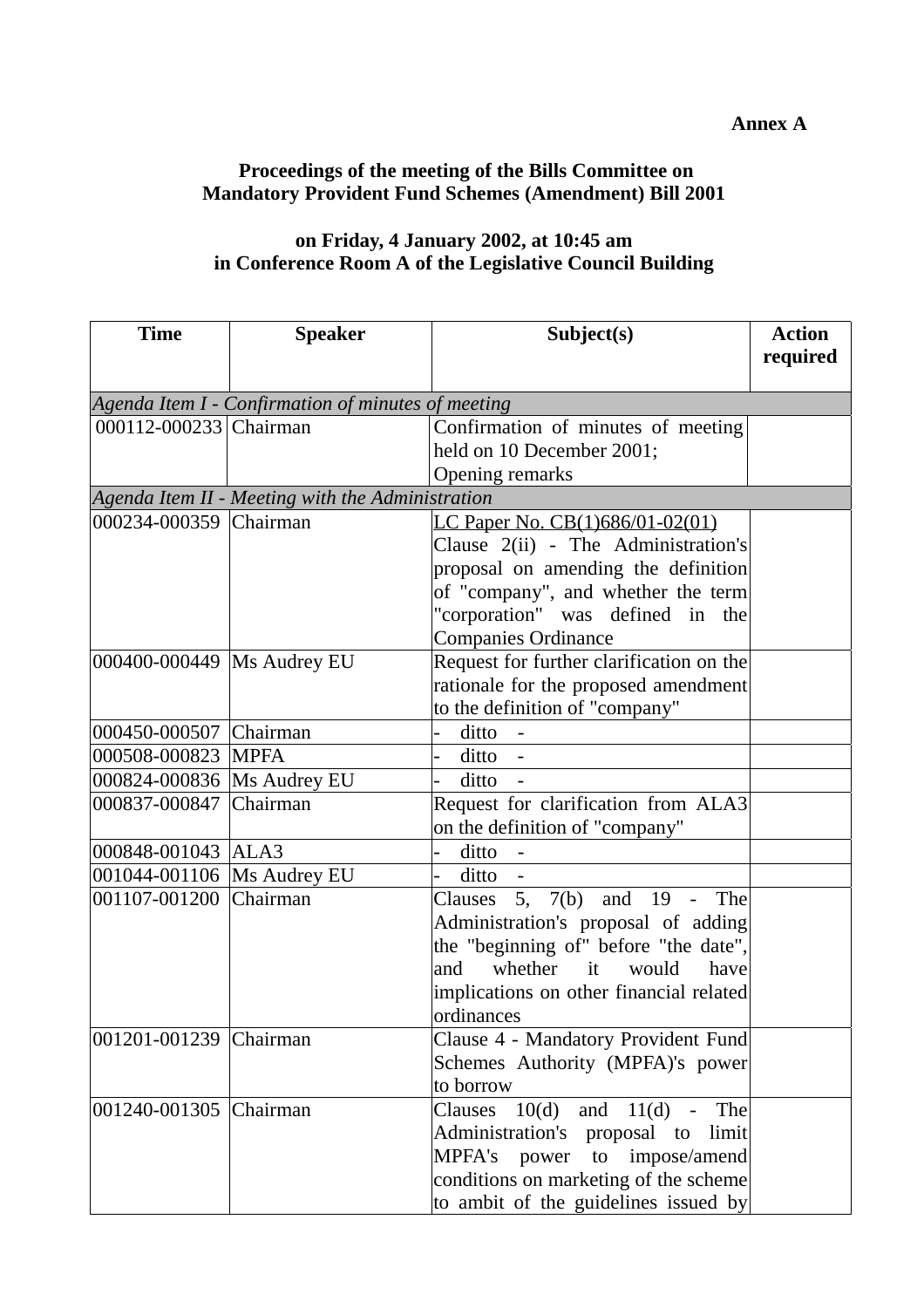| <b>Time</b>            | <b>Speaker</b>                   | Subject(s)                                                           | <b>Action</b> |
|------------------------|----------------------------------|----------------------------------------------------------------------|---------------|
|                        |                                  |                                                                      | required      |
|                        |                                  |                                                                      |               |
|                        |                                  | <b>MPFA</b>                                                          |               |
| 001306-001325 Chairman |                                  | Composition and power of the                                         |               |
|                        |                                  | Mandatory Provident Fund Schemes                                     |               |
|                        |                                  | <b>Appeal Board</b>                                                  |               |
|                        | 001326-001424   Mr SIN Chung-kai | Clause $4$ - he disagreed with the                                   |               |
|                        |                                  | Administration's stance that the scope                               |               |
|                        |                                  | of the borrowing power of MPFA                                       |               |
|                        |                                  | should not be restricted to overdraft                                |               |
|                        |                                  | only as MPFA had already been given                                  |               |
|                        |                                  | a capital of \$5 billion upon its                                    |               |
|                        |                                  | inception                                                            |               |
| 001425-001527 Admin    |                                  | ditto -<br>$\overline{a}$                                            |               |
|                        | 001528-001558 Mr SIN Chung-kai   | $ditto -$                                                            |               |
| 001559-001829   MPFA   |                                  | $ditto -$                                                            |               |
|                        | 001830-001946 Mr NG Leung-sing   | Clause $4$ - he proposed to limit the                                |               |
|                        |                                  | duration of the banking facilities to a                              |               |
|                        |                                  | temporary/short-term nature to restrict                              |               |
|                        |                                  | MPFA's power to borrow                                               |               |
| 001947-002045 Admin    |                                  | ditto -<br>$\overline{a}$                                            |               |
|                        | 002046-002120 Mr NG Leung-sing   | $ditto -$                                                            |               |
| 002121-002143 Admin    |                                  | To review the drafting of this Admin                                 |               |
|                        |                                  | provision to the effect that such                                    |               |
|                        |                                  | power would be restricted<br>to                                      |               |
|                        |                                  | obtaining temporary or short term                                    |               |
|                        |                                  | banking facilities to provide for                                    |               |
|                        |                                  | unforeseeable circumstances, and not                                 |               |
|                        |                                  | for long term needs                                                  |               |
|                        | 002144-002230 Miss CHAN Yuen-han | Clause 4 - she considered that the                                   |               |
|                        |                                  | need to provide for unforeseeable                                    |               |
|                        |                                  | circumstances should have<br>been                                    |               |
|                        |                                  | catered for in the \$5 billion working                               |               |
|                        |                                  | capital fund                                                         |               |
| 002231-002438 MPFA     |                                  | ditto -                                                              |               |
|                        | 002439-002522 Miss CHAN Yuen-han | ditto -<br>$\overline{a}$                                            |               |
| 002523-002633 MPFA     |                                  | $ditto -$                                                            |               |
| 002634-002655 Chairman |                                  | $ditto -$                                                            |               |
|                        | 002656-002705 Miss CHAN Yuen-han | $ditto -$                                                            |               |
| 002706-002735 MPFA     |                                  | Clause 4 - there was an operational                                  |               |
|                        |                                  | need for MPFA to engage<br>in                                        |               |
|                        |                                  | borrowing activities to tide over<br>unforeseen circumstances        |               |
|                        | 002736-003013 Mr CHAN Kam-lam    | Clause 4 - he was concerned that                                     |               |
|                        |                                  |                                                                      |               |
|                        |                                  | MPFA might make use of this<br>provision to participate in the high- |               |
|                        |                                  |                                                                      |               |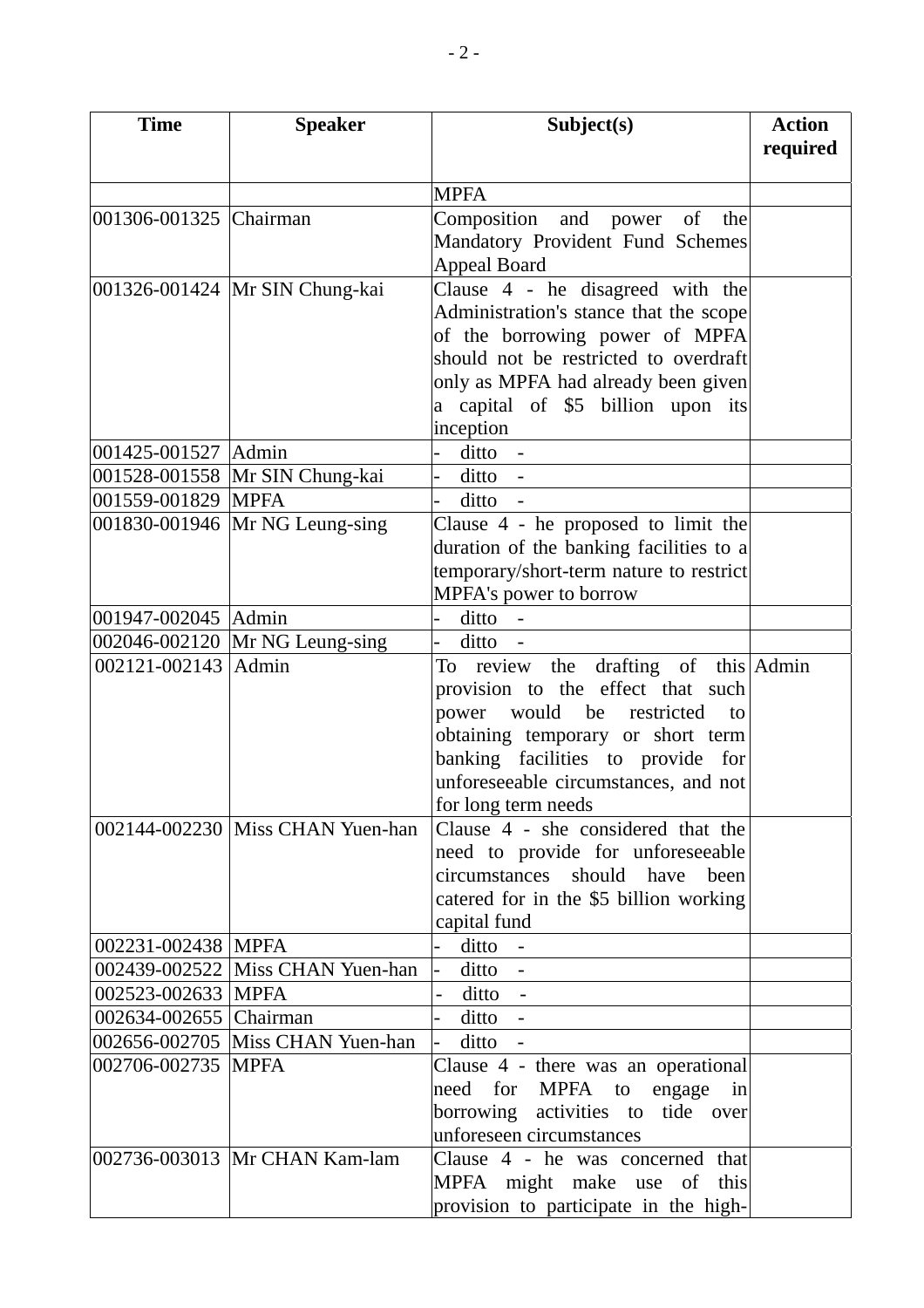| <b>Time</b>                  | <b>Speaker</b>                   | Subject(s)                                                         | <b>Action</b> |
|------------------------------|----------------------------------|--------------------------------------------------------------------|---------------|
|                              |                                  |                                                                    | required      |
|                              |                                  | speculative activities<br>risk<br>and                              |               |
|                              |                                  | considered that there must be clear                                |               |
|                              |                                  | restriction on the power                                           |               |
| 003013-003202 Admin          |                                  | $ditto -$                                                          |               |
|                              | 003203-003224 Mr CHAN Kam-lam    | Clause $4$ - the scope of the power to                             |               |
|                              |                                  | borrow                                                             |               |
| 003225-003313 Admin          |                                  | ditto -                                                            |               |
|                              | 003314-003434   Mr SIN Chung-kai | Clause 4 - he proposed to add                                      |               |
|                              |                                  | wordings such<br>as "bridging                                      |               |
|                              |                                  | facilities" in the provision                                       |               |
| 003435-003440 Admin          |                                  | review the drafting of this Admin<br>To                            |               |
|                              |                                  | provision to see if arrangements such                              |               |
|                              |                                  | as "bridging facilities" could be                                  |               |
|                              |                                  | included                                                           |               |
|                              | 003444-003528 CHAN Yuen-han      | Clause 4 - she asked whether the                                   |               |
|                              |                                  | proposed amendment was a result of                                 |               |
|                              |                                  | the Asian financial crisis                                         |               |
| 003529-003635 MPFA           |                                  | ditto                                                              |               |
| 003636-003650 Chairman       |                                  | Members noted the information on the                               |               |
|                              |                                  | composition and power of the                                       |               |
|                              |                                  | Mandatory Provident Fund Schemes                                   |               |
| 003651-003704 Chairman       |                                  | <b>Appeal Board</b><br>LC Paper No.CB(1)686/01-02(02)              |               |
|                              |                                  | Opening remarks for Draft Committee                                |               |
|                              |                                  | Stage Amendments (CSAs) to the                                     |               |
|                              |                                  | Mandatory Provident Fund Schemes                                   |               |
|                              |                                  | (Amendment) Bill 2001 proposed by                                  |               |
|                              |                                  | the Administration                                                 |               |
| 003705-003733   Ms Audrey EU |                                  | Clauses 10(d) and 11(d) – the ambit of                             |               |
|                              |                                  | the guidelines within which MPFA                                   |               |
|                              |                                  | would impose/amend conditions on                                   |               |
|                              |                                  | marketing of the schemes                                           |               |
| 003734-003837 MPFA           |                                  | ditto -                                                            |               |
| 003838-003919   Ms Audrey EU |                                  | $ditto -$                                                          |               |
| 003920-003954 MPFA           |                                  | $ditto -$                                                          |               |
|                              | 003955-004003  Ms Audrey EU/     | $ditto -$<br>-                                                     |               |
|                              | <b>MPFA</b>                      |                                                                    |               |
| 004004-004042 Chairman       |                                  | LC Paper No. CB(1)708/01-02(01)                                    |               |
|                              |                                  | Opening remarks for marked-up table                                |               |
|                              |                                  | prepared by the Legal Service<br>Division setting out the relevant |               |
|                              |                                  | existing provisions of the Mandatory                               |               |
|                              |                                  | Provident Fund Schemes Ordinance                                   |               |
|                              |                                  | (Cap. 485), amendments proposed by                                 |               |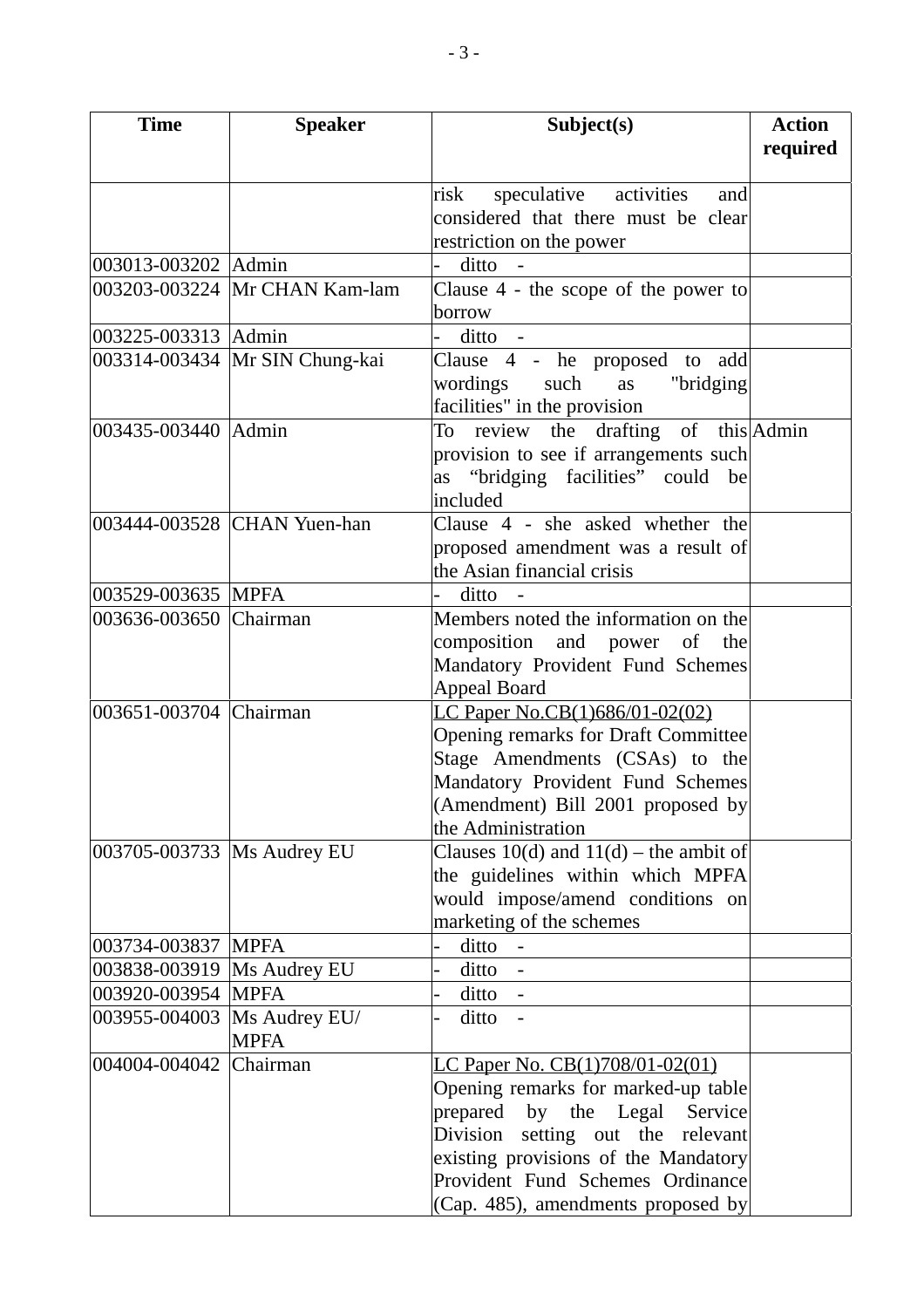| <b>Time</b>                  | <b>Speaker</b>                   | Subject(s)                               | <b>Action</b> |
|------------------------------|----------------------------------|------------------------------------------|---------------|
|                              |                                  |                                          | required      |
|                              |                                  |                                          |               |
|                              |                                  | Mandatory Provident<br>Fund<br>the       |               |
|                              |                                  | Schemes (Amendment) Bill 2001 and        |               |
|                              |                                  | CSAs proposed by the Administration      |               |
|                              |                                  | to relevant provisions in the Bill       |               |
| 004043-004100 Chairman       |                                  | Examination of Chinese version of the    |               |
|                              |                                  | CSAs proposed by the Administration      |               |
|                              |                                  | CSA to proposed section 2<br>of          |               |
|                              |                                  | MPFSO – interpretation                   |               |
| 004101-004154 Ms Audrey EU   |                                  | streamlining<br>Feasibility of<br>the    |               |
|                              |                                  | definition of "company" to include the   |               |
|                              |                                  | definition of "oversea company" so       |               |
|                              |                                  | that a separate definition for "oversea  |               |
|                              |                                  | company" would not be required           |               |
| 004155-004205 Admin          |                                  | ditto -                                  |               |
| 004206-004243  Ms Audrey EU  |                                  | ditto -                                  |               |
| 004244-004304 Admin          |                                  | $ditto -$                                |               |
| 004305-004347 MPFA           |                                  | ditto -                                  |               |
| 004348-004438 Admin          |                                  | $ditto -$                                |               |
| 004439-004446 Chairman       |                                  | ditto -                                  |               |
| 004447-004459   Ms Audrey EU |                                  | ditto                                    |               |
| 004500-004521 Chairman       |                                  | The Administration to discuss this Admin |               |
|                              |                                  | drafting matter with Ms Audrey EU        |               |
| 004522-004600 Chairman       |                                  | CSA to proposed section $2(1)$ of        |               |
|                              |                                  | MPFSO - interpretation                   |               |
| 004601-004609 Chairman       |                                  | CSA to proposed section $2(3)$<br>of     |               |
|                              |                                  | <b>MPFSO</b>                             |               |
|                              | 004610-004640 Mr LEE Chunk-yan   | The element of contingency in the        |               |
|                              |                                  | <b>CSA</b>                               |               |
| 004641-004803 MPFA           |                                  | $ditto -$                                |               |
| 004804-004809 Chairman       |                                  | ditto                                    |               |
| 004810-004822 Chairman       |                                  | CSA to section 4 of MPFSO                |               |
|                              |                                  | exemptions                               |               |
| 004823-004837 Chairman       |                                  | CSA to proposed section 7C of            |               |
|                              |                                  | MPFSO - duty of self-employed            |               |
|                              |                                  | person to become scheme member           |               |
| 004838-004858 Chairman       |                                  | CSA to proposed section 11<br>of         |               |
|                              |                                  | MPFSO – voluntary contributions          |               |
| 004859-004909 Chairman       |                                  | CSA to proposed section 20<br>of         |               |
|                              |                                  | MPFSO - approval of trustees             |               |
|                              | 004910-004929  Mr SIN Chung-kai  | ditto -                                  |               |
| 004930-005131                | MPFA/                            | ditto -                                  |               |
|                              | Mr SIN Chung-kai                 |                                          |               |
| 005132-005202 Admin          |                                  | ditto<br>$\sim$ $-$                      |               |
|                              | 005203-005305 Miss CHAN Yuen-han | Proposed section 7C(6)(b) of MPFSO       |               |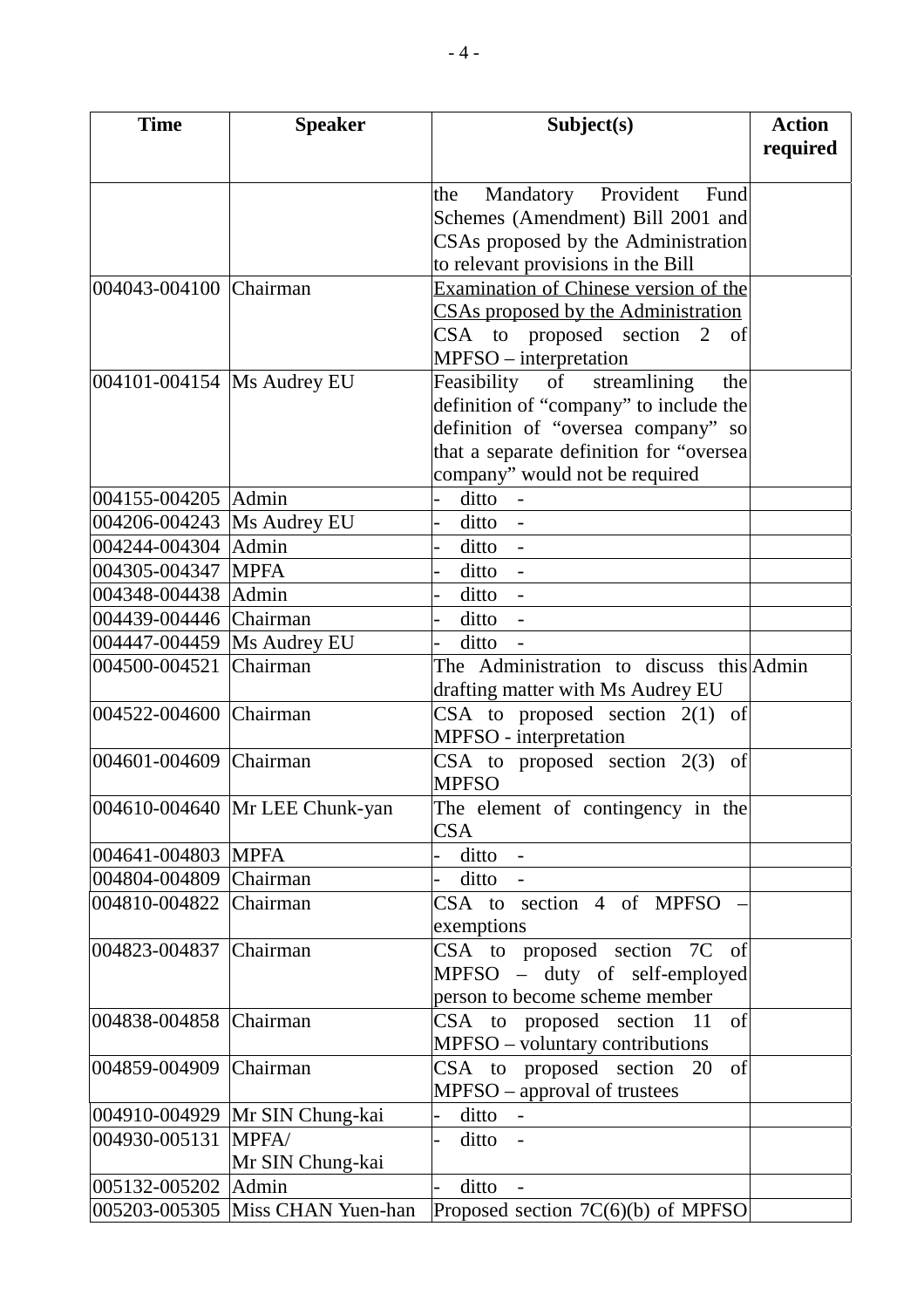| <b>Time</b>            | <b>Speaker</b>                   | Subject(s)                               | <b>Action</b><br>required |
|------------------------|----------------------------------|------------------------------------------|---------------------------|
|                        |                                  | relating to the retirement age of self-  |                           |
|                        |                                  | employed persons                         |                           |
| 005306-005348 MPFA/    |                                  | ditto -                                  |                           |
|                        | Miss CHAN Yuen-han               |                                          |                           |
|                        | 005349-005423 Miss CHAN Yuen-han | ditto -                                  |                           |
| 005424-005455 Admin    |                                  | ditto -                                  |                           |
|                        | 005456-005508 Miss CHAN Yuen-han | ditto -                                  |                           |
| 005509-005557 MPFA     |                                  | ditto -                                  |                           |
|                        | 005558-005626 Miss CHAN Yuen-han | She requested the Administration to      |                           |
|                        |                                  | review the statutory retirement age of   |                           |
|                        |                                  | self-employed persons                    |                           |
|                        | 005627-005630 Chairman/Admin     | The Administration would look into Admin |                           |
|                        |                                  | this policy issue in a separate context  |                           |
| 005631-005646 Chairman |                                  | CSA to proposed section 21<br>- of       |                           |
|                        |                                  | MPFSO - application for registration     |                           |
|                        |                                  | as employer sponsored scheme or          |                           |
|                        |                                  | master trust scheme                      |                           |
|                        | 005647-005719 Mr CHAN Kam-lam    | CSA to proposed section $20(12)$ of      |                           |
|                        |                                  | $MPFSO - substitution of "7 working]$    |                           |
|                        |                                  | days' advance notice" with<br>"30        |                           |
|                        |                                  | working days' advance notice"            |                           |
| 005720-005748 Admin    |                                  | $ditto -$                                |                           |
|                        | 005749-005753 Mr CHAN Kam-lam    | ditto -<br>$\overline{a}$                |                           |
| 005754-005818 MPFA     |                                  | ditto                                    |                           |
| 005819-005836 Chairman |                                  | CSA to proposed section 21 of            |                           |
|                        |                                  | $MPFSO$ – application for registration   |                           |
|                        |                                  | as employer sponsored scheme or          |                           |
|                        |                                  | master trust scheme                      |                           |
| 005837-005859 Chairman |                                  | CSA to proposed section 21A of           |                           |
|                        |                                  | $MPFSO - applications for registration$  |                           |
|                        |                                  | of schemes as industry schemes           |                           |
| 005900-005912 Chairman |                                  | CSA to proposed section 43A of           |                           |
|                        |                                  | MPFSO - offences by approved             |                           |
|                        |                                  | trustees                                 |                           |
| 005913-005926 Chairman |                                  | CSA to proposed section 2 of the         |                           |
|                        |                                  | Regulation – interpretation<br>of        |                           |
|                        |                                  | "offering document"<br>and               |                           |
|                        |                                  | "participation agreement"                |                           |
| 005927-005942 Chairman |                                  | CSA to proposed section 6 of the         |                           |
|                        |                                  | Regulation - what is an approved         |                           |
|                        |                                  | pooled investment fund for the           |                           |
|                        |                                  | purposes of this Regulation?             |                           |
| 005943-005952 Chairman |                                  | CSA to proposed section 63 of the        |                           |
|                        |                                  | Regulation - amendments<br>to            |                           |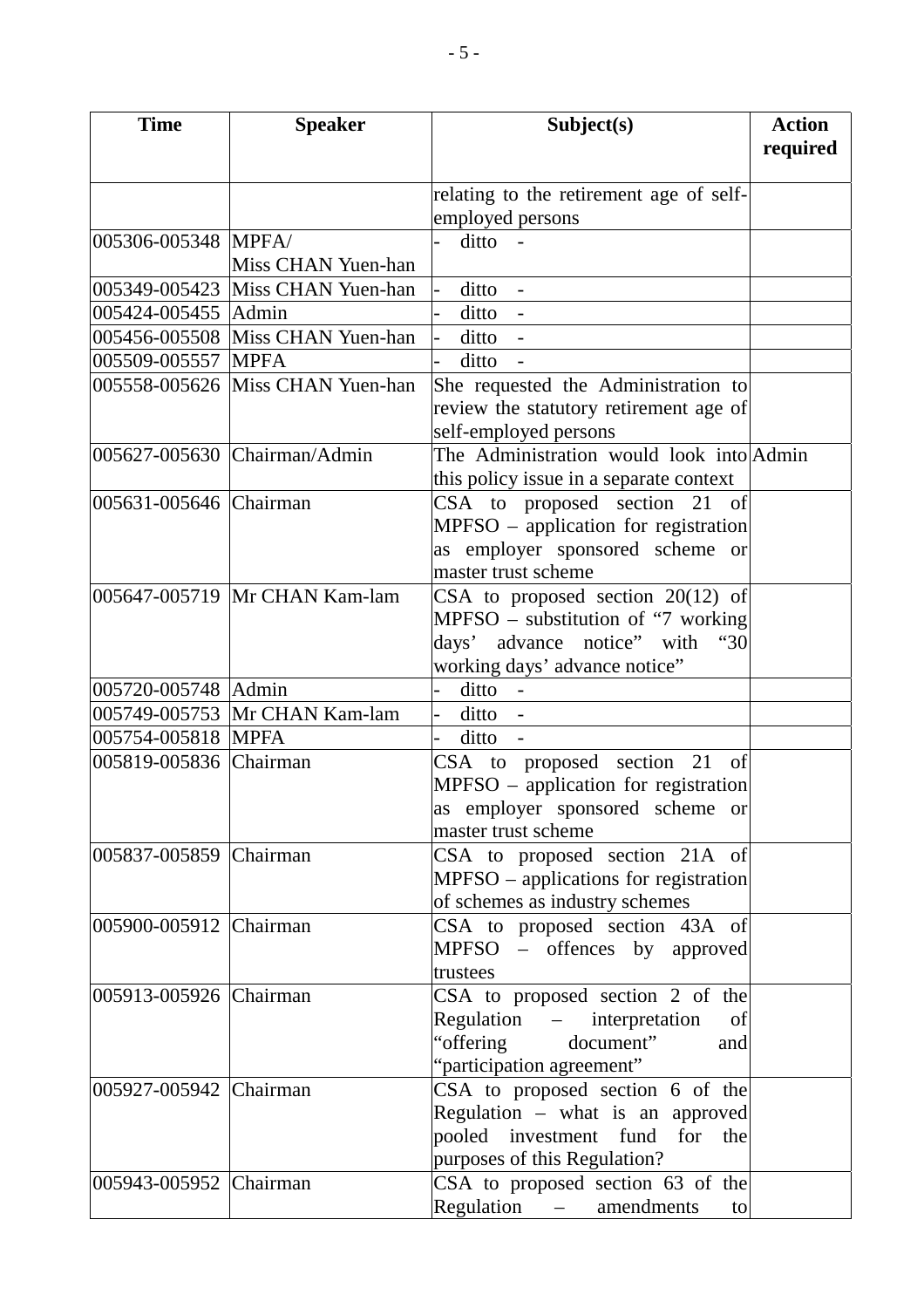| <b>Time</b>            | <b>Speaker</b> | Subject(s)                                             | <b>Action</b> |
|------------------------|----------------|--------------------------------------------------------|---------------|
|                        |                |                                                        | required      |
|                        |                | governing rules of registered scheme                   |               |
|                        |                | not to take effect without Authority's                 |               |
|                        |                | approval                                               |               |
| 005953-010007 Chairman |                | CSA to proposed section 63A of the                     |               |
|                        |                | Regulation $-$ amendments to offering                  |               |
|                        |                | require<br>Authority's<br>documents                    |               |
|                        |                | approval                                               |               |
| 010008-010037 Chairman |                | CSA to proposed section 78 of the                      |               |
|                        |                | Regulation – separate account for each                 |               |
|                        |                | scheme member                                          |               |
| 010038-010044 Chairman |                | CSA to proposed section 203 of the                     |               |
|                        |                | Regulation – circumstances in which                    |               |
|                        |                | persons are exempted from operation                    |               |
|                        |                | of the Ordinances                                      |               |
| 010045-010100 Chairman |                | CSA to proposed schedule 4 to the                      |               |
|                        |                | Regulation – financial penalties                       |               |
| 010101-010104 Chairman |                | Invited comments from ALA3 on the                      |               |
|                        |                | draft Chinese version of CSAs                          |               |
| 010105-010107 ALA3     |                | Confirmed that the draft Chinese                       |               |
|                        |                | version of CSAs were in order                          |               |
| 010108-010156 Chairman |                | <b>Examination of English version of the</b>           |               |
|                        |                | CSAs proposed by the Administration                    |               |
|                        |                | CSA to proposed section 2 of MPFSO<br>- interpretation |               |
| 010157-010200 Chairman |                | CSA to section 4 of MPFSO                              |               |
|                        |                | exemptions                                             |               |
| 010201-010212 Chairman |                | CSA to proposed section 7C of                          |               |
|                        |                | MPFSO – duty of self-employed                          |               |
|                        |                | person to become scheme member                         |               |
| 010213-010225 Chairman |                | of<br>CSA to proposed section 11                       |               |
|                        |                | MPFSO - voluntary contributions                        |               |
| 010226-010236 Chairman |                | CSA to proposed section 20 of                          |               |
|                        |                | MPFSO – approval of trustees                           |               |
| 010237-010258 Chairman |                | CSA to proposed section 21 of                          |               |
|                        |                | MPFSO – application for registration                   |               |
|                        |                | as employer sponsored scheme or                        |               |
|                        |                | master trust scheme                                    |               |
| 010259-010319 Chairman |                | CSA to proposed section 21A of                         |               |
|                        |                | MPFSO – applications for registration                  |               |
|                        |                | of schemes as industry schemes                         |               |
| 010320-010326 Chairman |                | CSA to proposed section 43A of                         |               |
|                        |                | MPFSO – offences by approved                           |               |
|                        |                | trustees                                               |               |
|                        |                |                                                        |               |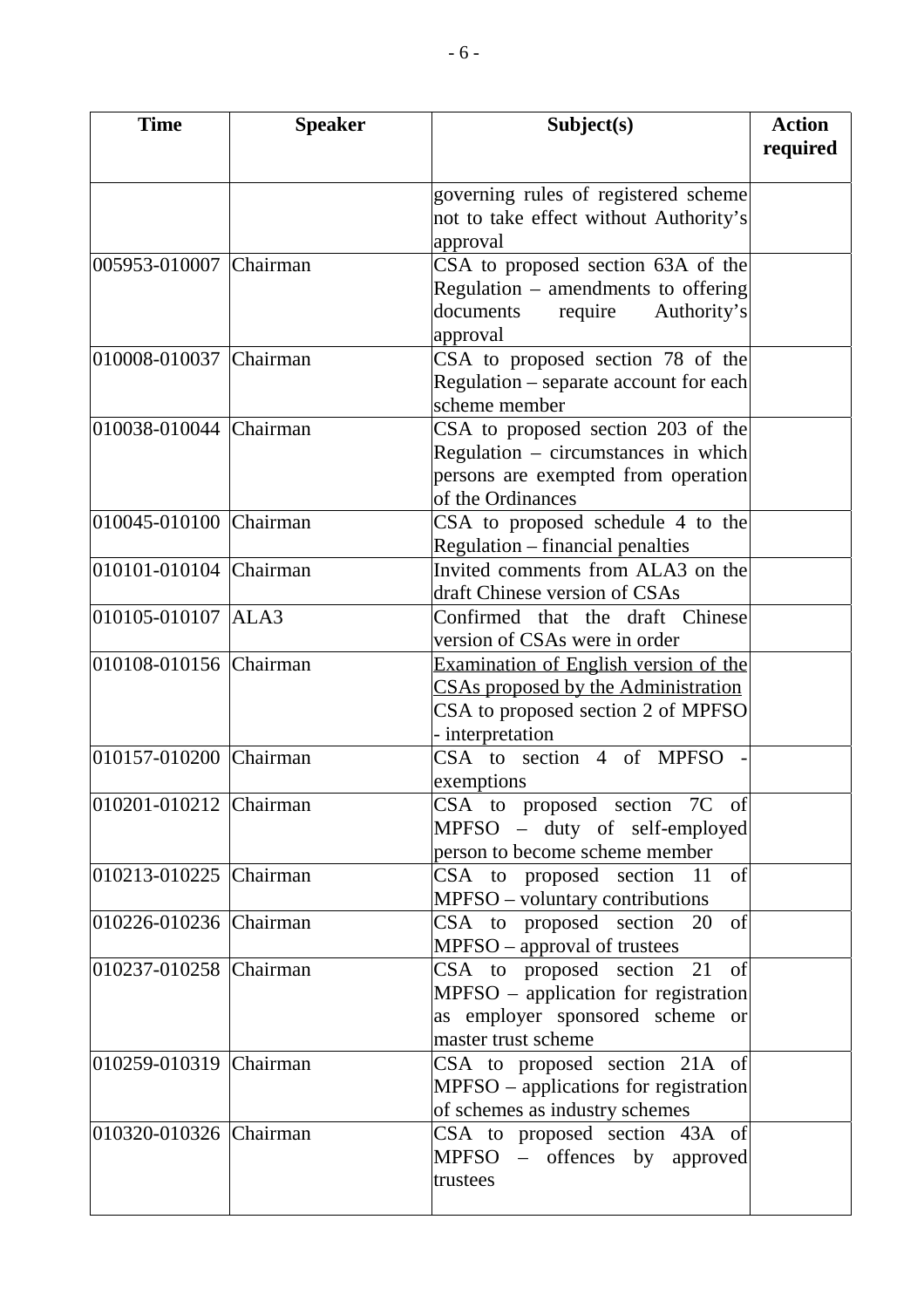| <b>Time</b>            | <b>Speaker</b>                     | Subject(s)                             | <b>Action</b><br>required |
|------------------------|------------------------------------|----------------------------------------|---------------------------|
|                        |                                    |                                        |                           |
| 010327-010336 Chairman |                                    | CSA to proposed section 2 of the       |                           |
|                        |                                    | Regulation – interpretation<br>of      |                           |
|                        |                                    | document"<br>"offering<br>and          |                           |
|                        |                                    | "participation agreement"              |                           |
| 010337-010342 Chairman |                                    | CSA to proposed section 6 of the       |                           |
|                        |                                    | Regulation - what is an approved       |                           |
|                        |                                    | pooled investment fund<br>for<br>the   |                           |
|                        |                                    | purposes of this Regulation?           |                           |
| 010343-010346 Chairman |                                    | CSA to proposed section 63 of the      |                           |
|                        |                                    | Regulation<br>amendments<br>to         |                           |
|                        |                                    | governing rules of registered scheme   |                           |
|                        |                                    | not to take effect without Authority's |                           |
|                        |                                    | approval                               |                           |
| 010347-010350 Chairman |                                    | CSA to proposed section 63A of the     |                           |
|                        |                                    | Regulation $-$ amendments to offering  |                           |
|                        |                                    | documents<br>require<br>Authority's    |                           |
|                        |                                    | approval                               |                           |
| 010351-010405 Chairman |                                    | CSA to proposed section 78 of the      |                           |
|                        |                                    | Regulation - separate account for each |                           |
|                        |                                    | scheme member                          |                           |
| 010406-010407 Chairman |                                    | CSA to proposed section 203 of the     |                           |
|                        |                                    | Regulation - circumstances in which    |                           |
|                        |                                    | persons<br>from<br>exempted<br>were    |                           |
|                        |                                    | operation of the Ordinance             |                           |
| 010408-010411 Chairman |                                    | CSA to proposed schedule 4 to the      |                           |
|                        |                                    | Regulation – financial penalties       |                           |
| 010412-010415 Chairman |                                    | Invited comments from ALA3 on the      |                           |
|                        |                                    | draft English version of CSAs          |                           |
| 010416-010419 ALA3     |                                    | Confirmed that the draft English       |                           |
|                        |                                    | version of CSAs were in order          |                           |
|                        | $010420 - 010433$ Chairman/members | response to the Chairman's<br>$\ln$    |                           |
|                        |                                    | question, members present at the       |                           |
|                        |                                    | meeting did not indicate that they     |                           |
|                        |                                    | would propose any CSAs to the Bill     |                           |
|                        | 010434-010546 Chairman/Admin       | The Administration would provide Admin |                           |
|                        |                                    | a written response to issues raised    |                           |
|                        |                                    | at this meeting for members'           |                           |
|                        |                                    | consideration                          |                           |
|                        |                                    | Members<br>noted<br>the                |                           |
|                        |                                    | Administration's<br>intention<br>to    |                           |
|                        |                                    | resume Second Reading debate in        |                           |
|                        |                                    | end January/early February 2002        |                           |
|                        |                                    | The Committee would decide             |                           |
|                        |                                    | whether to hold a further meeting      |                           |